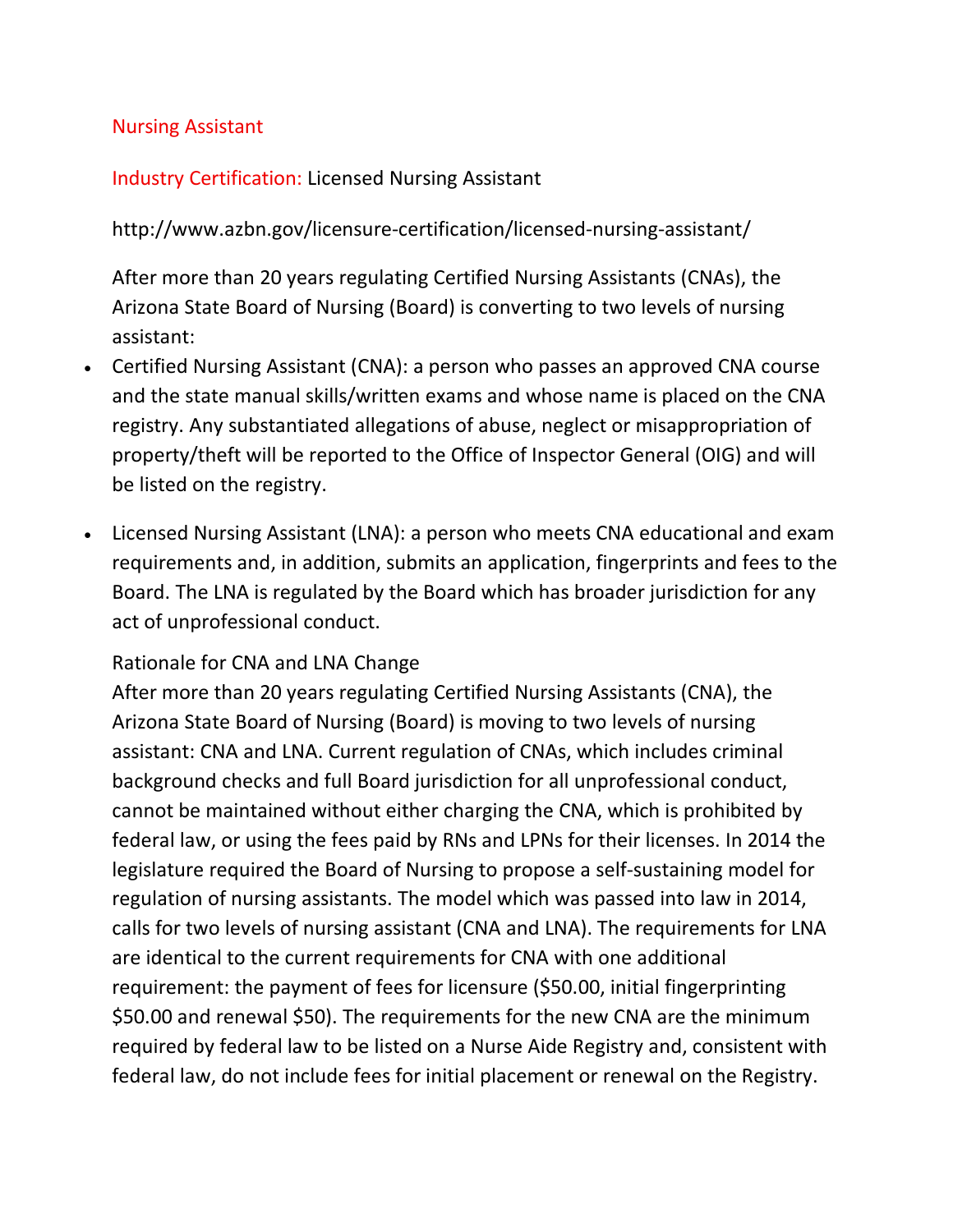# Gila Community College in cooperation with Eastern Arizona College certification:

NURSING ASSISTANT

Certificate of Proficiency

30706

Advisor: Jill Cluff

This program prepares you for an entry-level position as a nursing assistant.

Emphasis is

on basic patient care skills, based on the knowledge of universal precautions, asepsis, basic

human needs, body mechanics, treatments and procedures, patient admission, transfer,

discharge, and eldercare.

NOTE: Students are eligible to sit for the Arizona State Board of Nursing Certified Nursing

Assistant (CNA) Examination upon completion of the NUR 100, Nursing Assistant course.

The Board of Nursing may not consider applications for certification as a Certified Nursing

Assistant if the applicant has any felony convictions and has not received an absolute

discharge from the sentence(s) for all felony convictions. The absolute discharge must be

received five or more years before the Board of Nursing processes the application. The

Arizona State Board of Nursing requirements for certification also include proof of legal

presence in the United States and disclosure of any felony conviction(s).

Current Arizona Nursing Assistant Certification is an admission requirement to EAC's Nursing

program.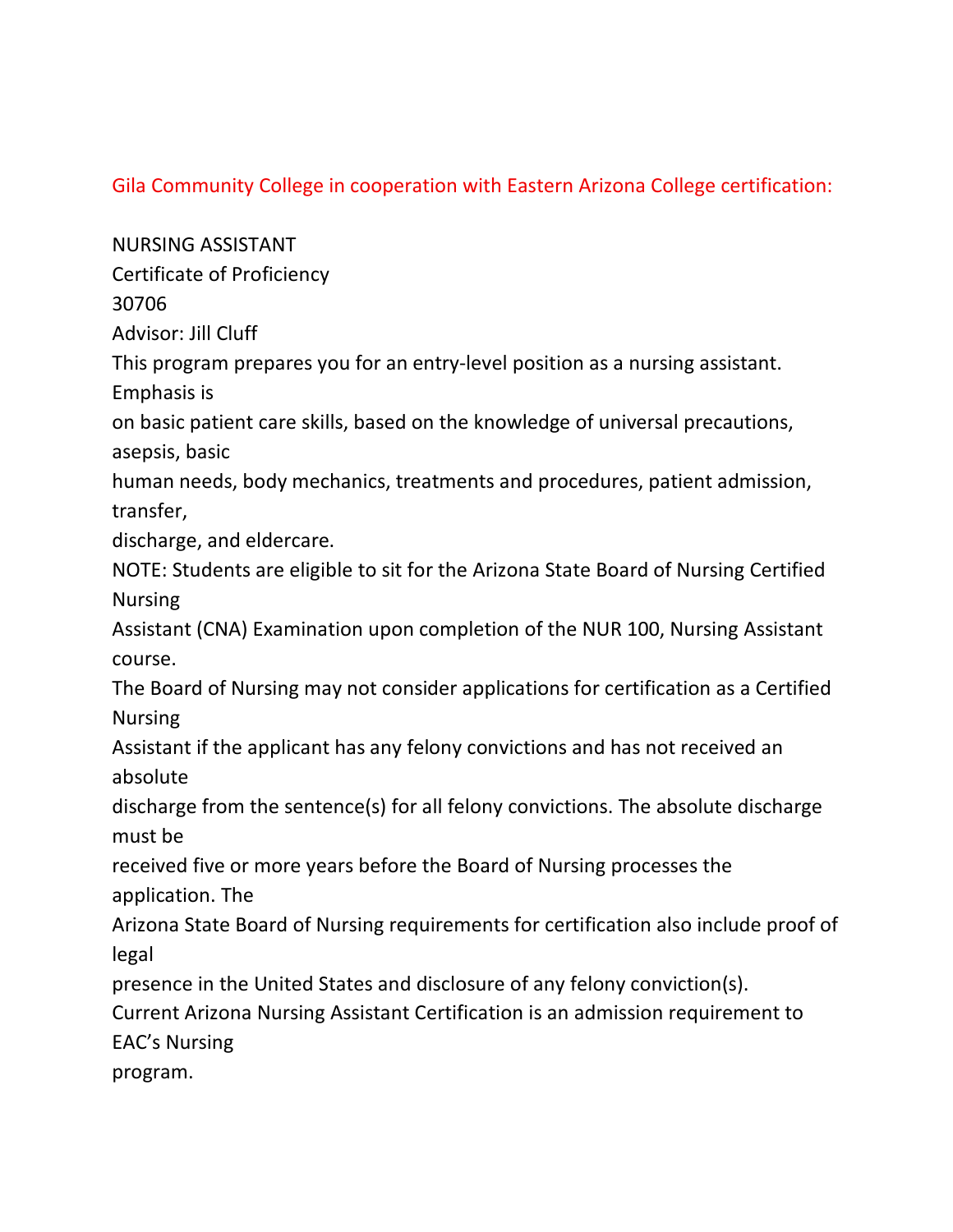Courses in the program may require vaccinations or other medical tests. See course

descriptions for additional information. Students will be required to complete a minimum of

40 hours in a skilled nursing facility.

Curriculum Requirements

HCE 100 Basic Health Care Concepts and Skills 4 credits

HCE 101 Basic Life Support OR

EMT 122 First Aid and CPR 2 credits

HCE 112 Medical Terminology 2 credits

HCE 114 Math for Medications OR

HCE 116 Medical Dosage Calculations 2 credits

NUR 100 Nursing Assistant 6 credits

Total Minimum Certificate Requirements 16 credits

In order to obtain this certificate you must:

• Complete each required course above with a grade of "C" or better.

• File a petition for certificate through your Gila Hank Online account.

• Remove any indebtedness to the College.

• Complete at least 8 credits at Eastern Arizona College.

You must also complete an academic requirement by one of the following methods:

• Completion of ENG 100, Writing Fundamentals, or higher with a grade of "C" or better.

• EAC equivalent writing placement score of 70 or higher entered into your student record.

• Completion of BUS 111, Business Mathematical Calculations, with a grade of "C" or

better.

• Completion of MAT 100, Applied Mathematics, or higher with a grade of "C" or better.

• EAC equivalent mathematics placement score of 41 or higher entered into your student

record.

Gainful Employment Disclosure. The following link provides valuable information